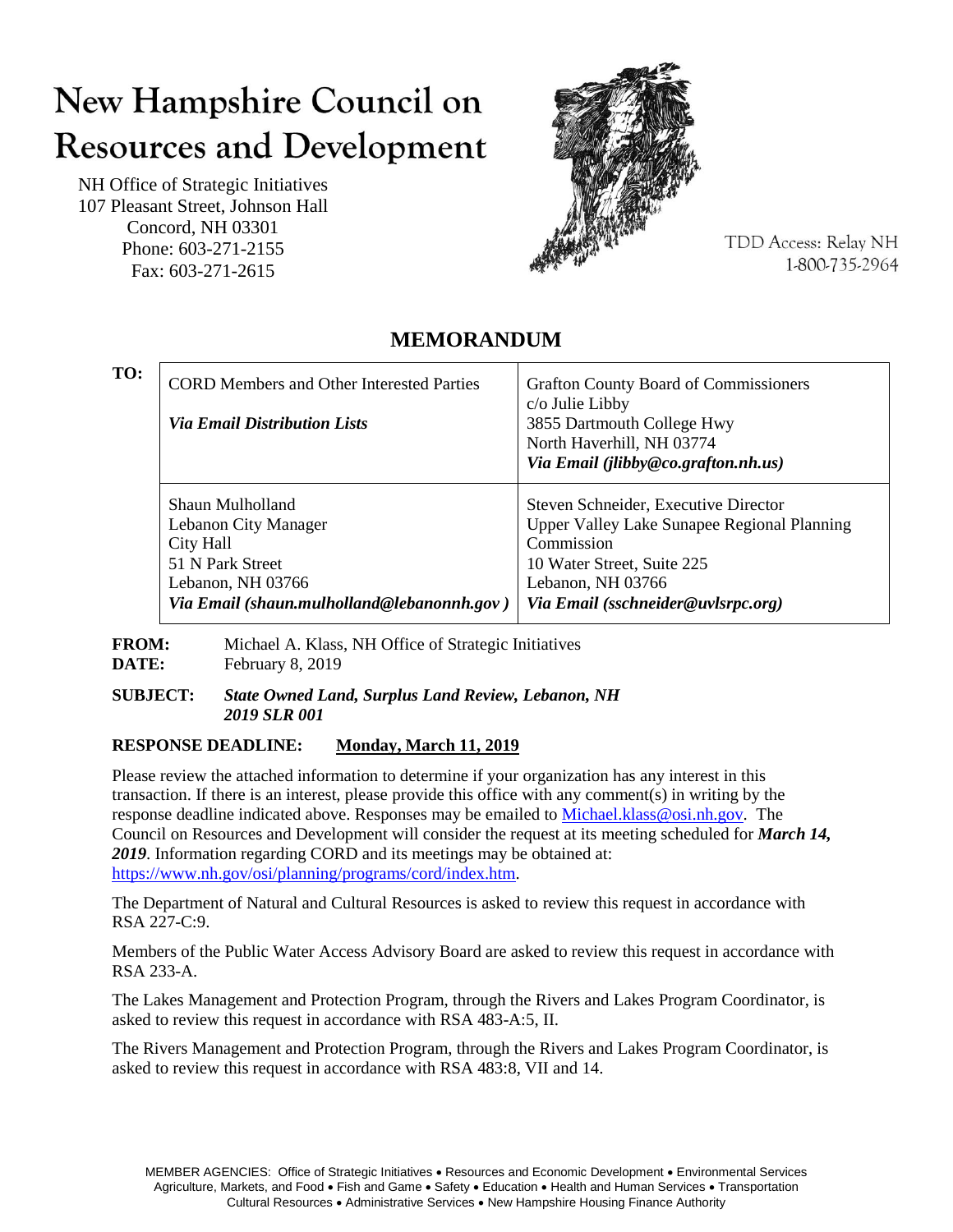

**STATE OF NEW HAMPSHIRE INTER-DEPARTMENT COMMUNICATION** 

From: **Louis Barker Railroad Planner** 

Date: January 10, 2019

**Bureau of Rail and Transit**  $At:$ 

Thru:

> Patrick Herlihy, Director 2014 Division of Aeronautics, Rail & Transit

**Surplus Land Review** Subject: Northern Railroad Corridor, Lebanon

To: Jared Chicoine, Director Office of Strategic Initiatives – Division of Planning

The Department of Transportation, Bureau of Rail & Transit proposes to lease a parcel (approximately 65,100 square feet) of railroad land in City of Lebanon to a railroad shipper at this location for facilities to efficiently and safely transload fuel products from railroad cars to trucks. This property is owned by the State, under the jurisdiction of the Bureau of Rail & Transit, and is currently utilized by Rymes via a Temporary Use Agreement. A copy of a plan and a map that shows the location is provided.

Per RSA 228:54, VIII and RSA 228:57 the Department is allowed to lease State-owned railroad property for continued operation of railroad and the proposed use does not adversely impact the use of property by the State or its Railroad Operator.

This segment of the Northern Railroad Corridor was purchased in August 1999 by the State for the continuation of railroad freight service to New Hampshire customers. A railroad operator has served this location since 2002. This lease will facilitate economical delivery of home heating products to New Hampshire residents. The Department is willing to enter into a lease of a limited area (65,100 square feet) within the former locomotive maintenance facility of this railroad line, provided that the lessee maintains the site, is responsible for all costs to install, use, maintain and remove all improvements, a fence with locking gate and obtains liability insurance naming the State as "Additional" Insured". The lease will also include a termination clause and a requirement to remove any improvements in the event the area is needed in the future for railroad operations.

Please submit this request to the Council on Resources and Development to determine if this land is surplus to the needs and interests of the State.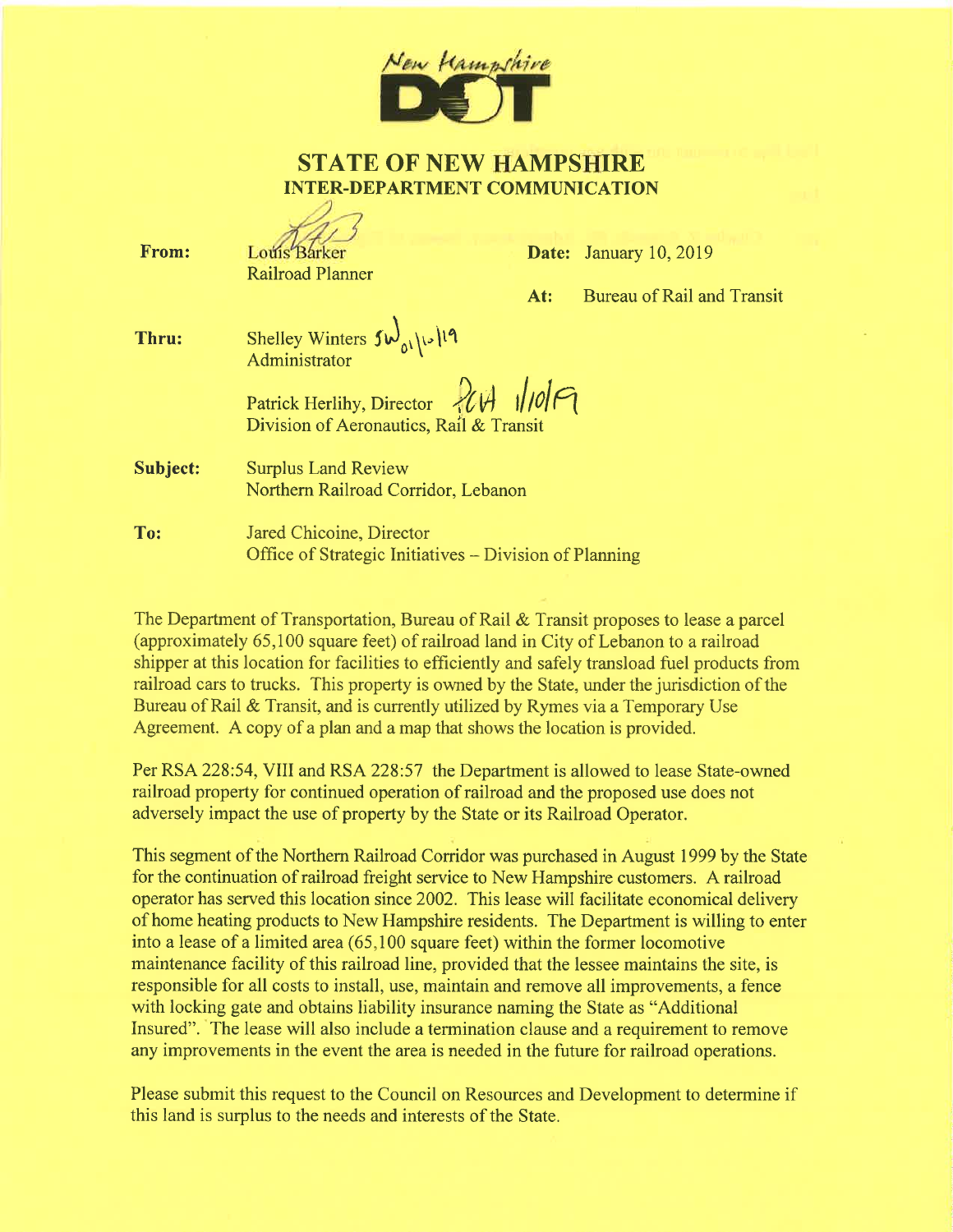Feel free to contact me with any questions.

Enc.

# cc: Charles R. Schmidt, PE, Administrator, Bureau of Right-of-Way

and the problem of the colors of the first state of the company and the first state of the company of the color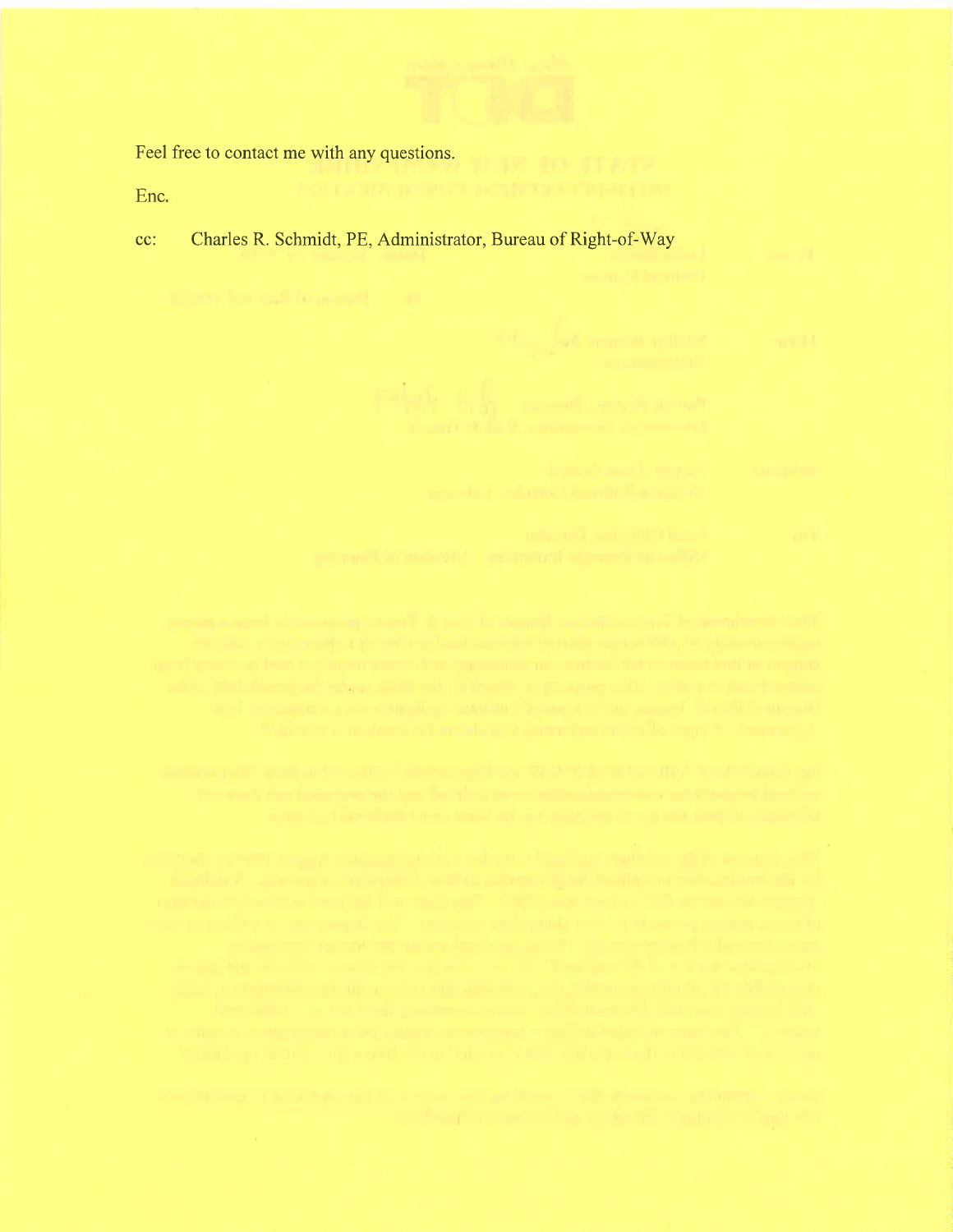#### **Council on Resources and Development REQUEST FOR SURPLUS LAND REVIEW ACTION**

| <b>Name of Requesting Agency:</b>                                        | Department of Transportation (Bureau of Rail & Transit)                                                           |  |  |  |
|--------------------------------------------------------------------------|-------------------------------------------------------------------------------------------------------------------|--|--|--|
| <b>Agency Contact Person:</b><br>Address:<br>Phone Number:<br>$E-M$ ail: | Louis A. Barker<br>PO Box 483 (7 Hazen Drive) Concord, NH 03302-0483<br>(603) 271-2425<br>Ibarker@dot.state.nh.us |  |  |  |
| <b>Applicant Contact Person:</b>                                         | John Rymes - Rymes Heating Oils, Inc.                                                                             |  |  |  |
| Address:                                                                 | 257 Sheep Davis Road, Concord, NH 03301                                                                           |  |  |  |
| Phone Number:                                                            | (603) 528-6379 ext. 306                                                                                           |  |  |  |
| E-Mail:                                                                  | johnr@rymes.com                                                                                                   |  |  |  |
| <b>Location of Property:</b>                                             | Railroad Avenue, Westboro (West Lebanon)                                                                          |  |  |  |
| Acreage:                                                                 | 65,100 square feet                                                                                                |  |  |  |
| <b>Requested Action:</b>                                                 | _ease                                                                                                             |  |  |  |
| Term of Lease or Easement:                                               | 5-25 years                                                                                                        |  |  |  |
|                                                                          |                                                                                                                   |  |  |  |

Please complete ALL questions below, submit one digital copy, one hardcopy original, and three photocopies of the complete application to the Office of Energy and Planning, Johnson Hall, 3<sup>rd</sup> Floor, 107 Pleasant Street, Concord, NH 03301, susan.slack@nh.gov.

#### 1. What is the current use of this property?

Former locomotive maintenance facility between Connecticut River and the railroad track. Used by applicant under a Temporary Use Agreement with the State and a side track agreement with the Railroad Operator.

2. What is the proposed use of this property if surplussed? Please note if proposed use is intended to create a public benefit.

Use to facilitate railroad shipments and to undertake proposed transloading improvements.

- Does the proposed use of this property entail new development?  $\hskip 4mm \boxtimes$  Yes 3.
	- a. If yes, is it consistent with adjacent and existing development?  $\boxtimes$  Yes
	- b. Please describe how the proposed new development differs from or is similar to its surroundings. Also indicate how it may initiate a future change in the property or surroundings use.

Existing facility is specific to railroad service, which benefits existing railroad operations and lease will allow for long-term use and improvements to the facilities that increase railroad traffic and enhance economic development. All proposed improvements are subject to State review and approval prior to implementation.

 $\boxtimes$  Yes  $\Box$  No 4. Are there any structures located on this property?

a. If yes, please describe the structures including how many and what kind?

Fuel transload apparatus and short term storage equipment.

 $\Box$  No

 $\Box$  No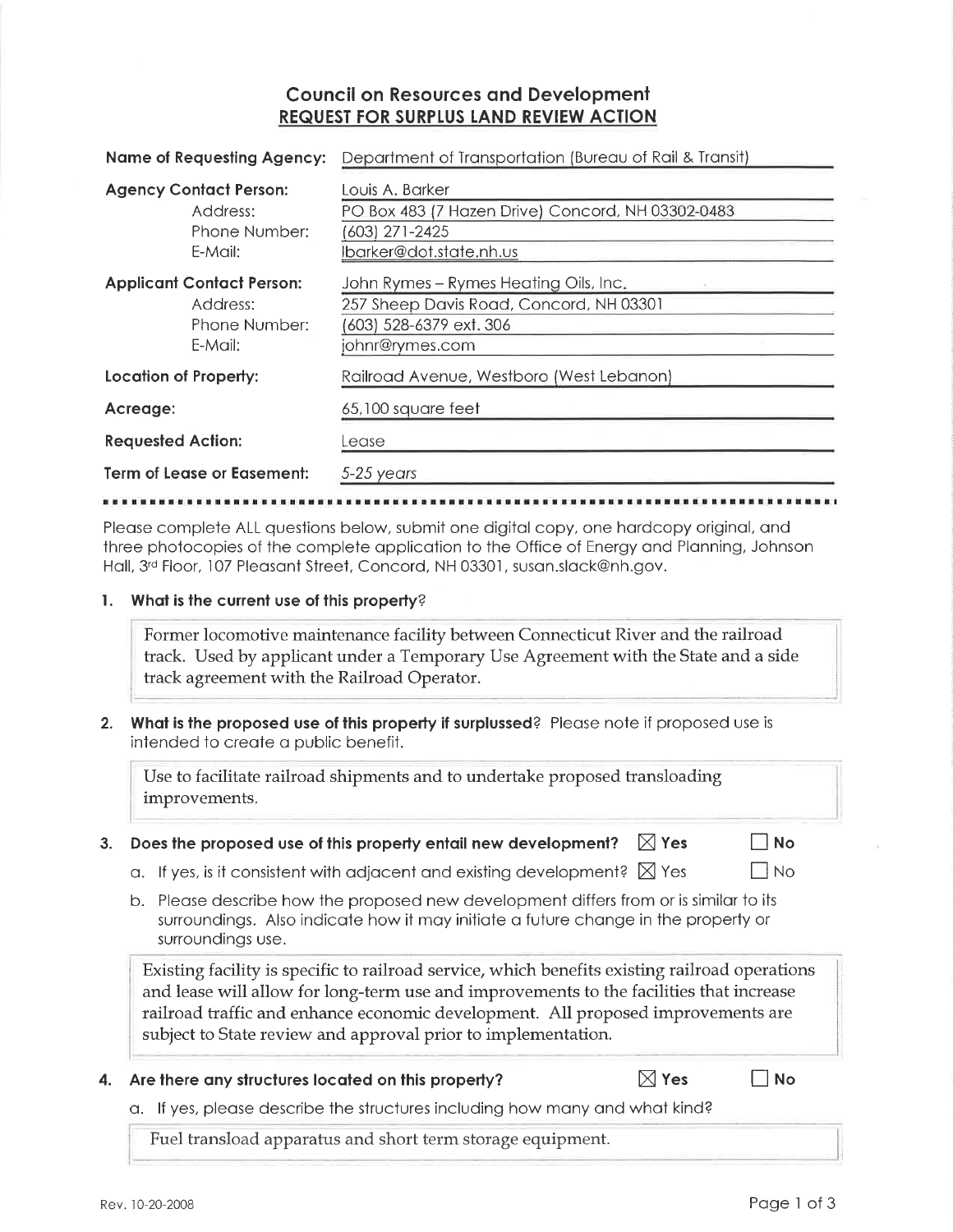| 5. | Are there historical architectural or archaeological resources identified on this site?                                                                                                                                                                                    |                         |                                                        |  |  |  |  |
|----|----------------------------------------------------------------------------------------------------------------------------------------------------------------------------------------------------------------------------------------------------------------------------|-------------------------|--------------------------------------------------------|--|--|--|--|
|    |                                                                                                                                                                                                                                                                            | $\boxtimes$ Yes         | <b>No</b>                                              |  |  |  |  |
|    | a. If yes, describe the resource(s)?                                                                                                                                                                                                                                       |                         |                                                        |  |  |  |  |
|    | State-owned railroad is the historic Northern Railroad. Adjacent facilities for locomotive<br>service may have historical significance. None will be impacted. Proposed work within<br>an open area currently used for transloading fuel products from train car to truck. |                         |                                                        |  |  |  |  |
|    | b. If no, contact the NH Division of Historical Resources prior to application submission.                                                                                                                                                                                 |                         |                                                        |  |  |  |  |
| 6. | Is there any existing development or structures on adjacent sites? $\boxtimes$ Yes                                                                                                                                                                                         |                         | <b>No</b>                                              |  |  |  |  |
|    | If yes, describe the use and number of structures of adjacent sites.<br>a.<br>If no, where is the nearest development? (Describe distance, use, and number)                                                                                                                |                         |                                                        |  |  |  |  |
|    | Railroad Avenue in Westboro is a residential and commercial area. Adjacent drainage<br>facilities in railroad corridor.                                                                                                                                                    |                         |                                                        |  |  |  |  |
| 7. | Does the site represent the entire state property in this location?                                                                                                                                                                                                        | Yes                     | $\boxtimes$ No                                         |  |  |  |  |
|    | a. If no, please describe its relationship to the entire state holding (percentage of total<br>acreage, percentage of overall rail length, etc).                                                                                                                           |                         |                                                        |  |  |  |  |
|    | $\leq$ 1% (65,100 square feet, railroad corridor extends 60 miles to Concord, NH.)                                                                                                                                                                                         |                         |                                                        |  |  |  |  |
|    | Is access to this property available?                                                                                                                                                                                                                                      | $\boxtimes$ Yes         | <b>No</b>                                              |  |  |  |  |
|    | If yes, how is the site accessed? (from rail, water, across applicant's property, etc)<br>a.                                                                                                                                                                               |                         |                                                        |  |  |  |  |
|    | Railroad Avenue                                                                                                                                                                                                                                                            |                         |                                                        |  |  |  |  |
|    |                                                                                                                                                                                                                                                                            |                         |                                                        |  |  |  |  |
|    | b. If yes, is there a potential for public access interruption?                                                                                                                                                                                                            | Yes                     | $\boxtimes$ No                                         |  |  |  |  |
| 9. | Are there water resources related to this property such as:<br>$\boxtimes$ No<br>Lakes/Ponds -<br> Yes<br>Rivers -<br><b>OR</b>                                                                                                                                            | $\boxtimes$ Yes         | No?                                                    |  |  |  |  |
|    | a. If yes to either, please indicate the size or extent of such resources.                                                                                                                                                                                                 |                         |                                                        |  |  |  |  |
|    | <b>Proximity to Connecticut River</b>                                                                                                                                                                                                                                      |                         |                                                        |  |  |  |  |
|    | If there are water resources, please describe current public or private access from the<br>b.<br>$\Box$ Public<br>Private<br>site to the water body?                                                                                                                       |                         | $\boxtimes$ No Access Available                        |  |  |  |  |
|    | Description: Public access is north of the location, across the tracks and beyond adjacent<br>bulk transload facility and has direct access from US Route 4.                                                                                                               |                         |                                                        |  |  |  |  |
|    | How would the proposal affect the access opportunities described in b?<br>С.                                                                                                                                                                                               |                         |                                                        |  |  |  |  |
|    | None                                                                                                                                                                                                                                                                       |                         |                                                        |  |  |  |  |
|    | 10. Please identify any other significant resources or sensitive environmental conditions known to<br>be located on or adjacent to this property.<br>Yes (property)                                                                                                        | Yes (adjacent property) | Νo                                                     |  |  |  |  |
|    | а.                                                                                                                                                                                                                                                                         | ⊠                       |                                                        |  |  |  |  |
|    | b.                                                                                                                                                                                                                                                                         |                         | .<br>2000 - Charles Britain, actrice actrice (b. 1917) |  |  |  |  |
|    | Threatened or endangered species<br>C.                                                                                                                                                                                                                                     |                         | $\boxtimes$                                            |  |  |  |  |
|    | Wildlife Action Plan Critical Habitats<br>d.                                                                                                                                                                                                                               |                         | X<br>.                                                 |  |  |  |  |
|    | е.                                                                                                                                                                                                                                                                         |                         | $\boxtimes$<br>                                        |  |  |  |  |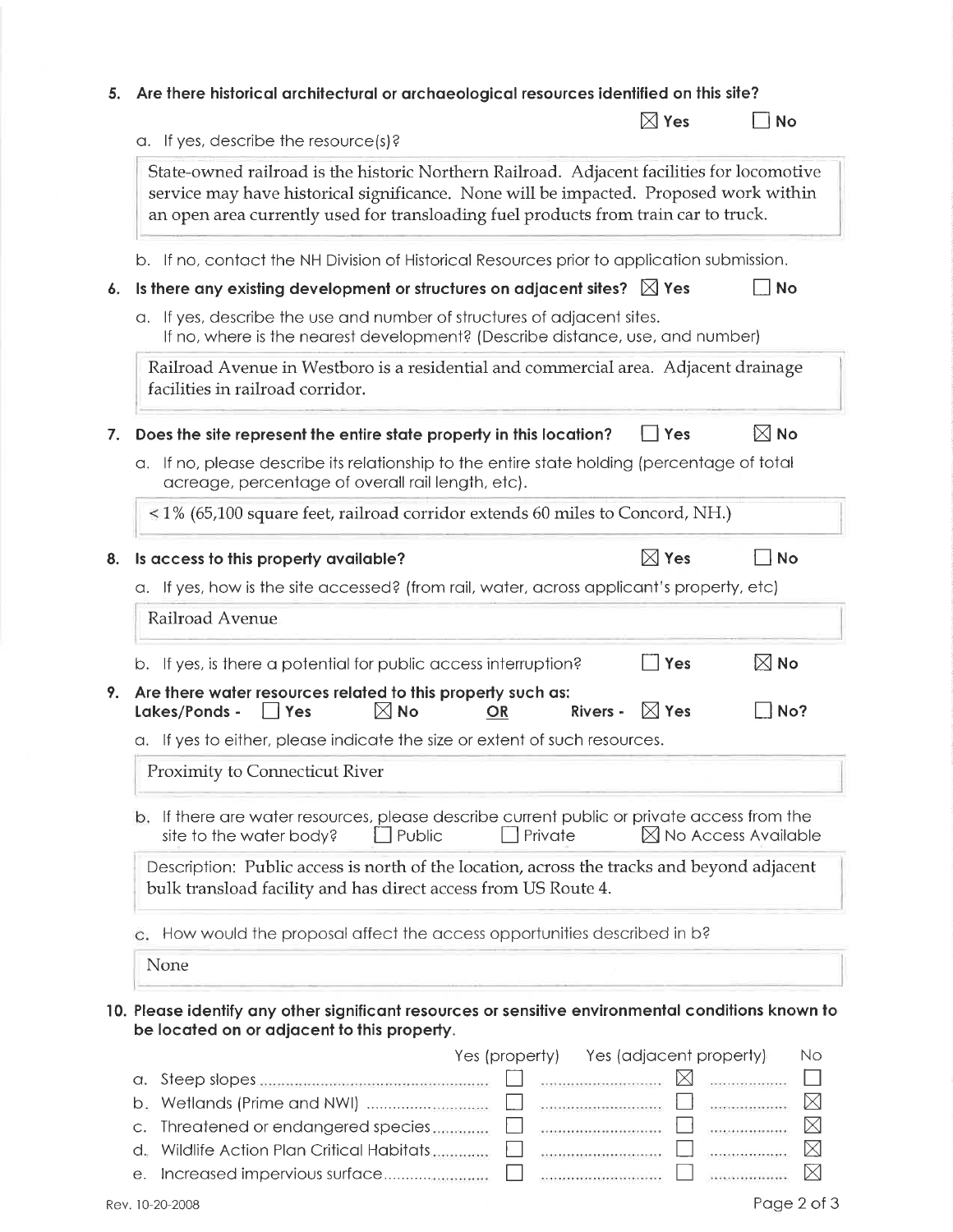| $\alpha$ . | Agricultural soils of prime, statewide, or |                                                                                                                                                                                                                                      |  |  |
|------------|--------------------------------------------|--------------------------------------------------------------------------------------------------------------------------------------------------------------------------------------------------------------------------------------|--|--|
|            |                                            |                                                                                                                                                                                                                                      |  |  |
| L.         |                                            | <b>The component of the component of the component of the component of the component of the component of the component of the component of the component of the component of the component of the component of the component of </b> |  |  |

Please provide a description for any "yes" responses to question #10,

Project includes a proposed structure for transloading and pad for short-term product storage.

#### 11. Attach photographs and maps of the property. Maps should highlight the requested property location and help to adequately place the property within the town.

- a. Municipal tax map copy showing all abutters
- b. General location map with scale, north arrow, nearby roads, and water bodies/features\*
- c. Aerial Photograph\*
- d. Any site plans for new or proposed development prepared at the time of application
- e. Maps depicting rail lines, wetlands, conservation lands, rare species and exemplary natural communities, or topographic features are welcome but not required
- \* Maps can be created with GIS, Google, Mapquest, GRANIT data mapper, or any other readily available mapping service.

Please paste any maps and photographs submitted as part of this application here.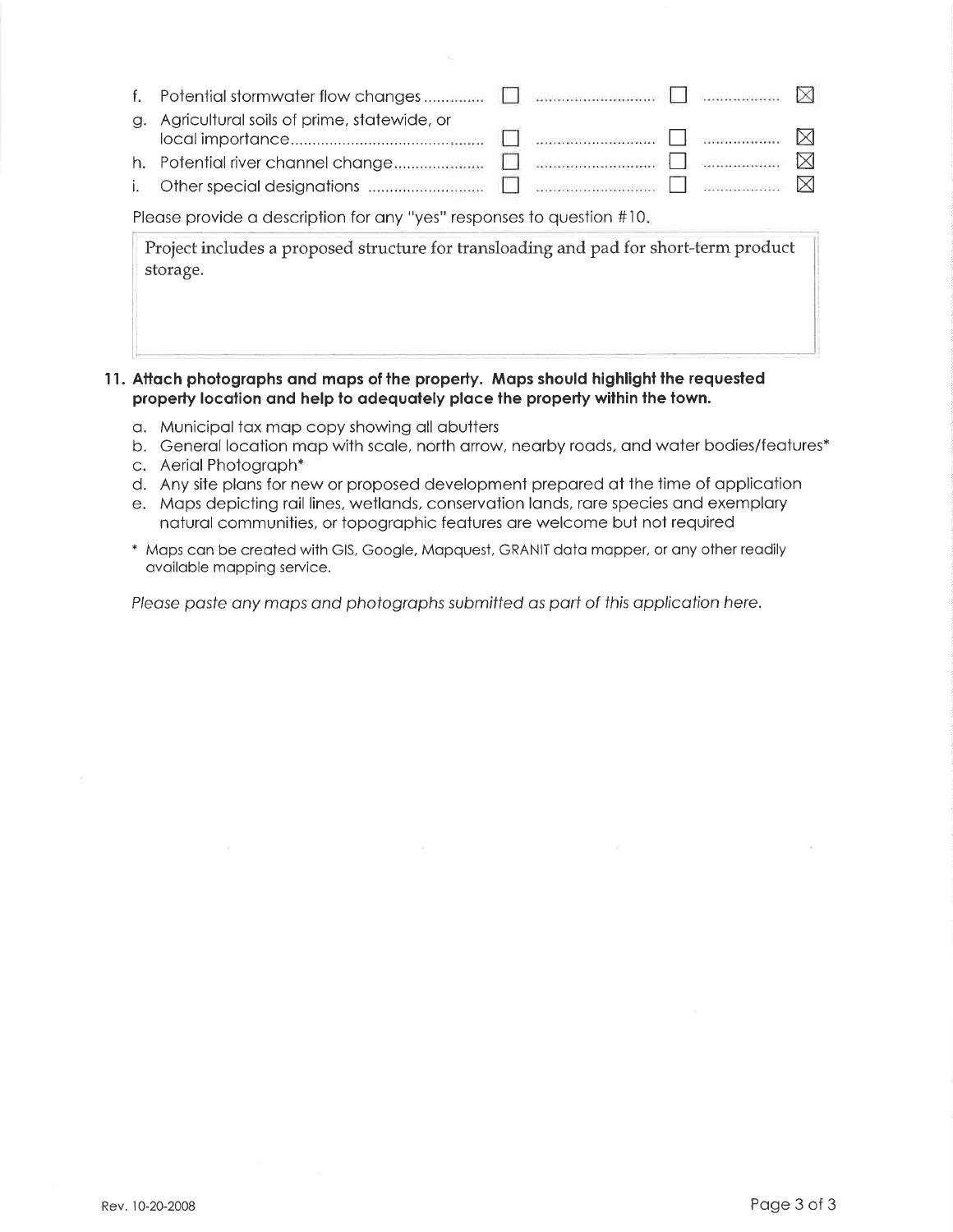$\alpha$  . <br> <br> :  $\alpha$ 

 $\mathcal{O}(\mathcal{O}_\mathcal{O})$  . In the  $\mathcal{O}(\mathcal{O}_\mathcal{O})$  $\mathbb{R}^d$  . The contract of the contract of the contract of the contract of the contract of the contract of the contract of the contract of the contract of the contract of the contract of the contract of the contract of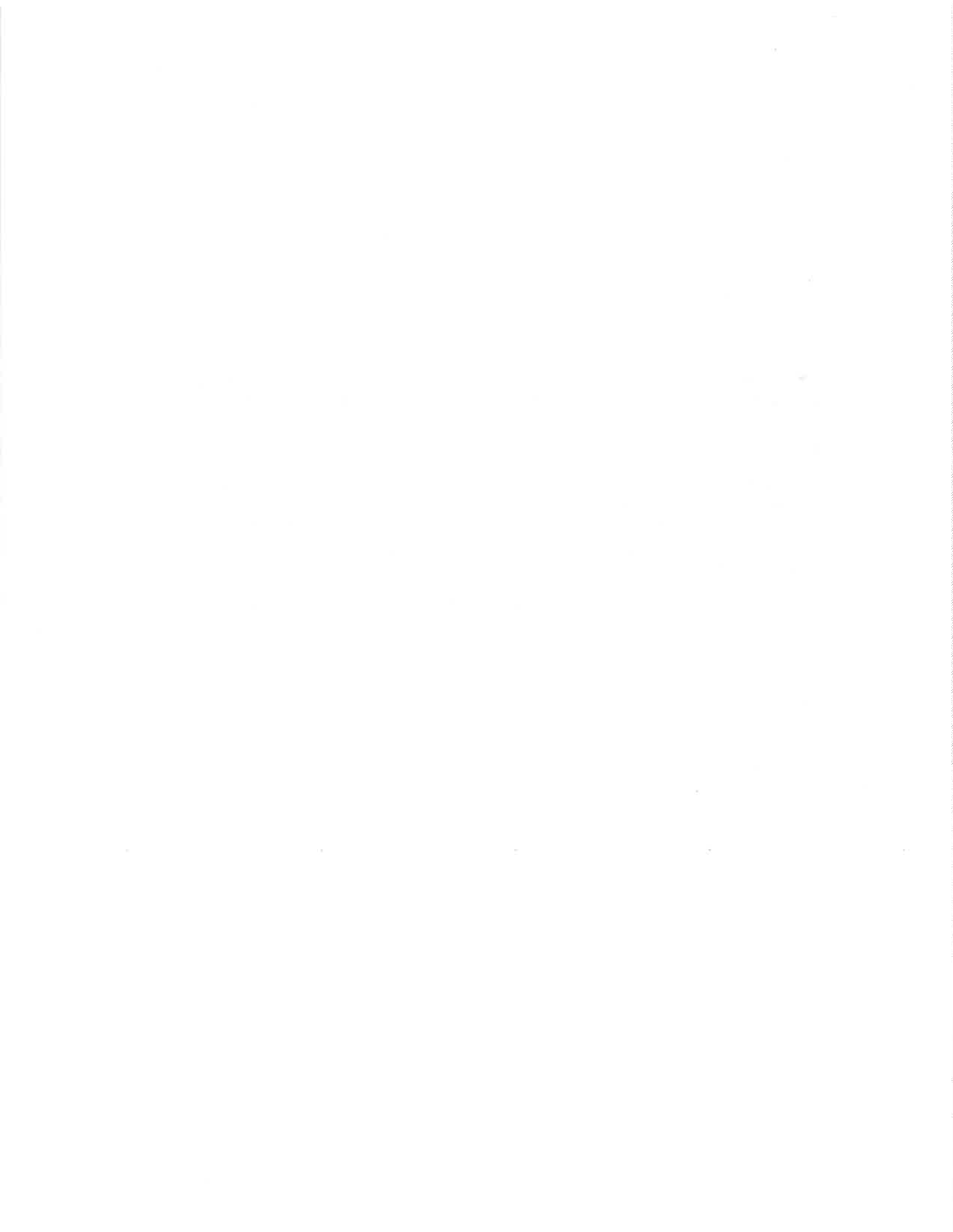1) Tax Map, Department of Revenue Administration

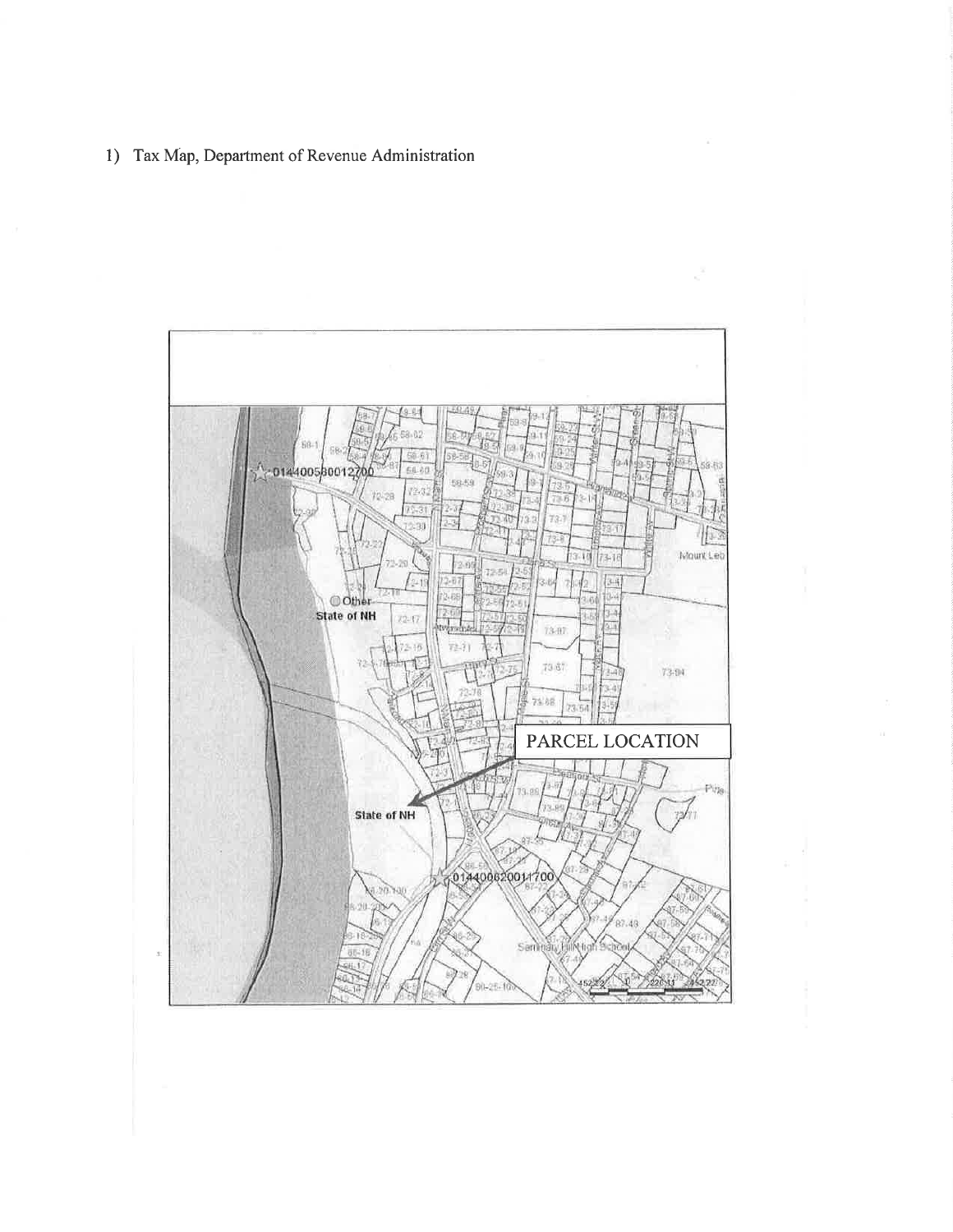### 2) Locus



West Lebanon (Westboro) Rail Yard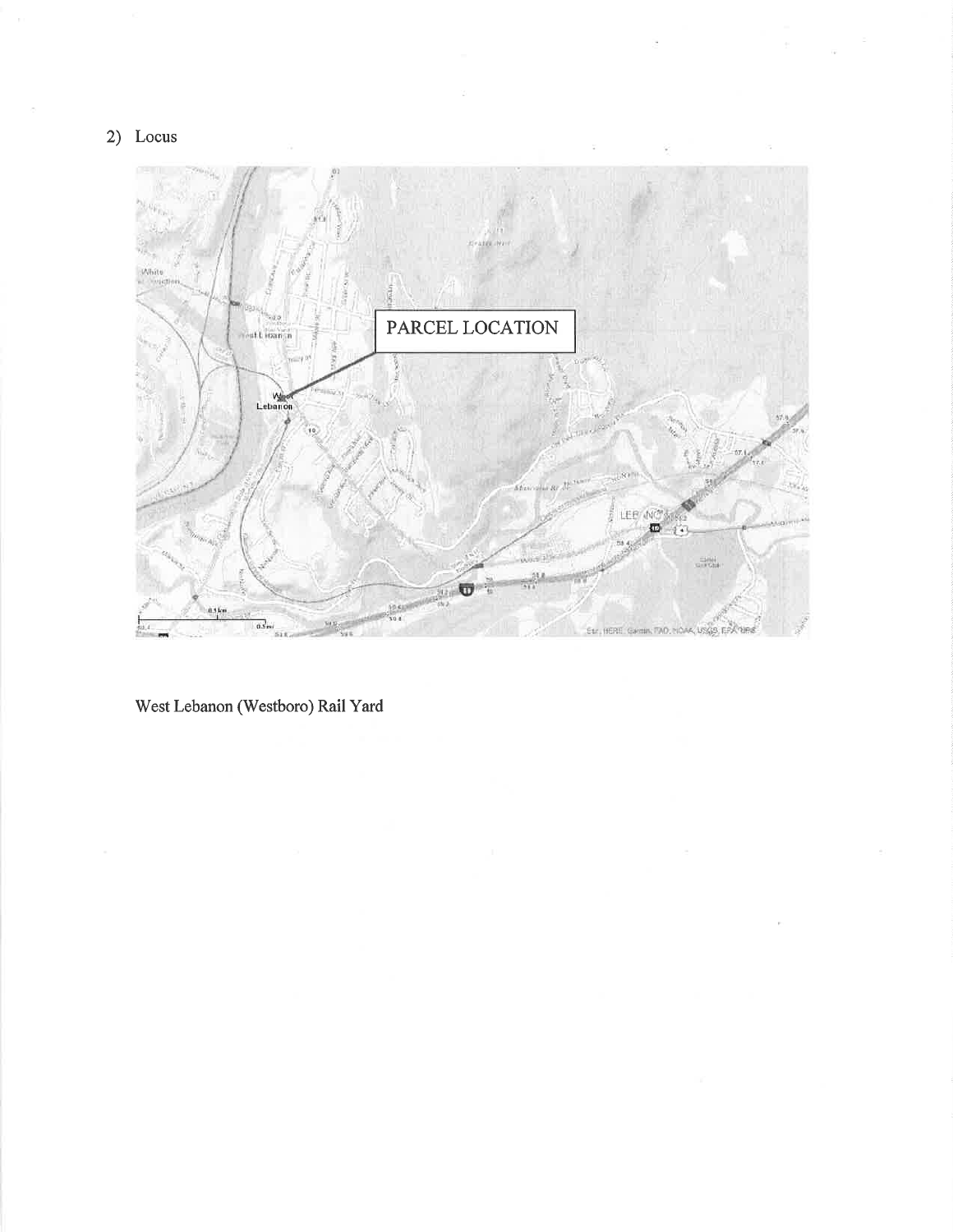3) Aerial



Subject Parcel - Area 4 Transload Railroad Car to Truck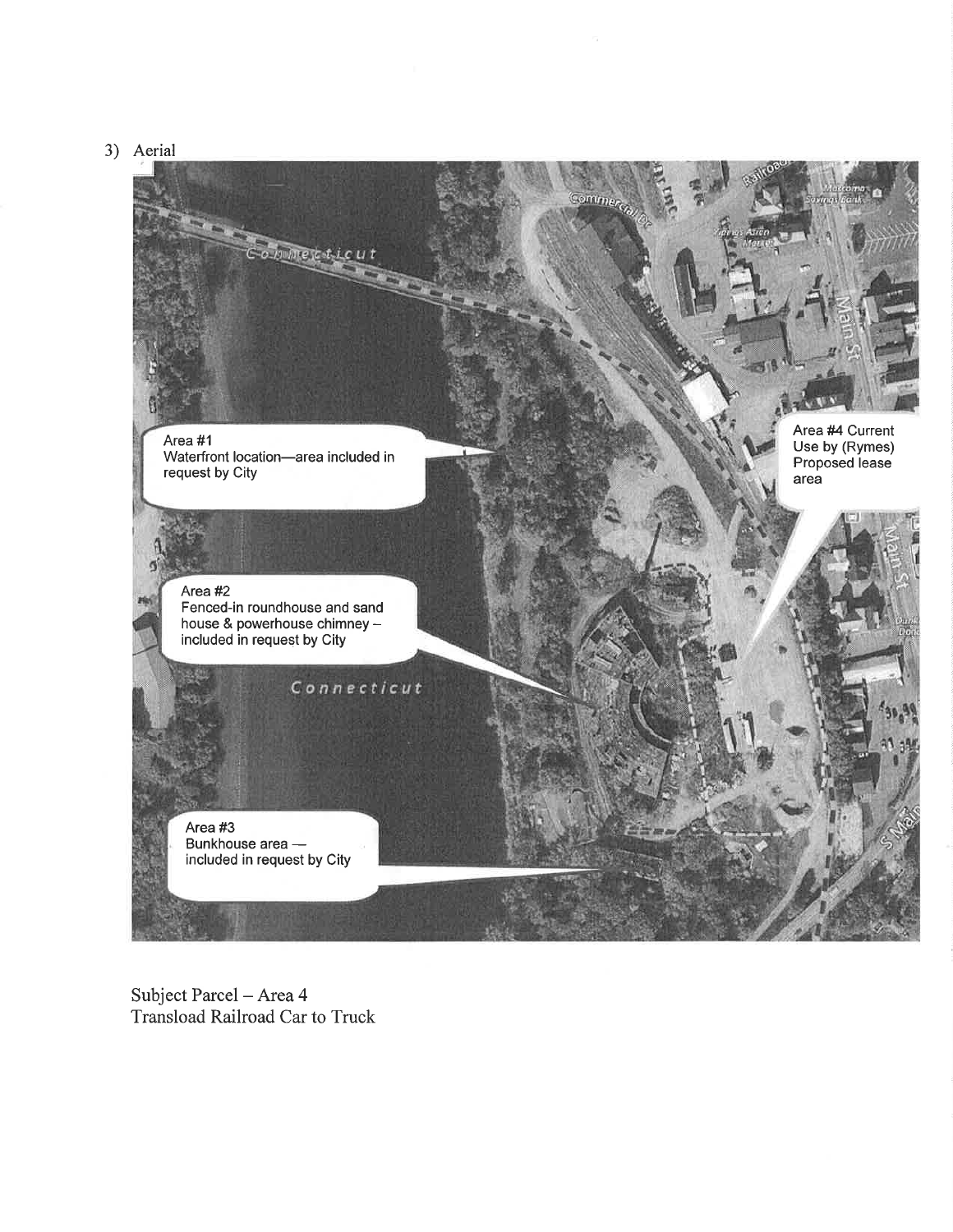

4) Val Map (if appropriate and/or not in railroad submittal.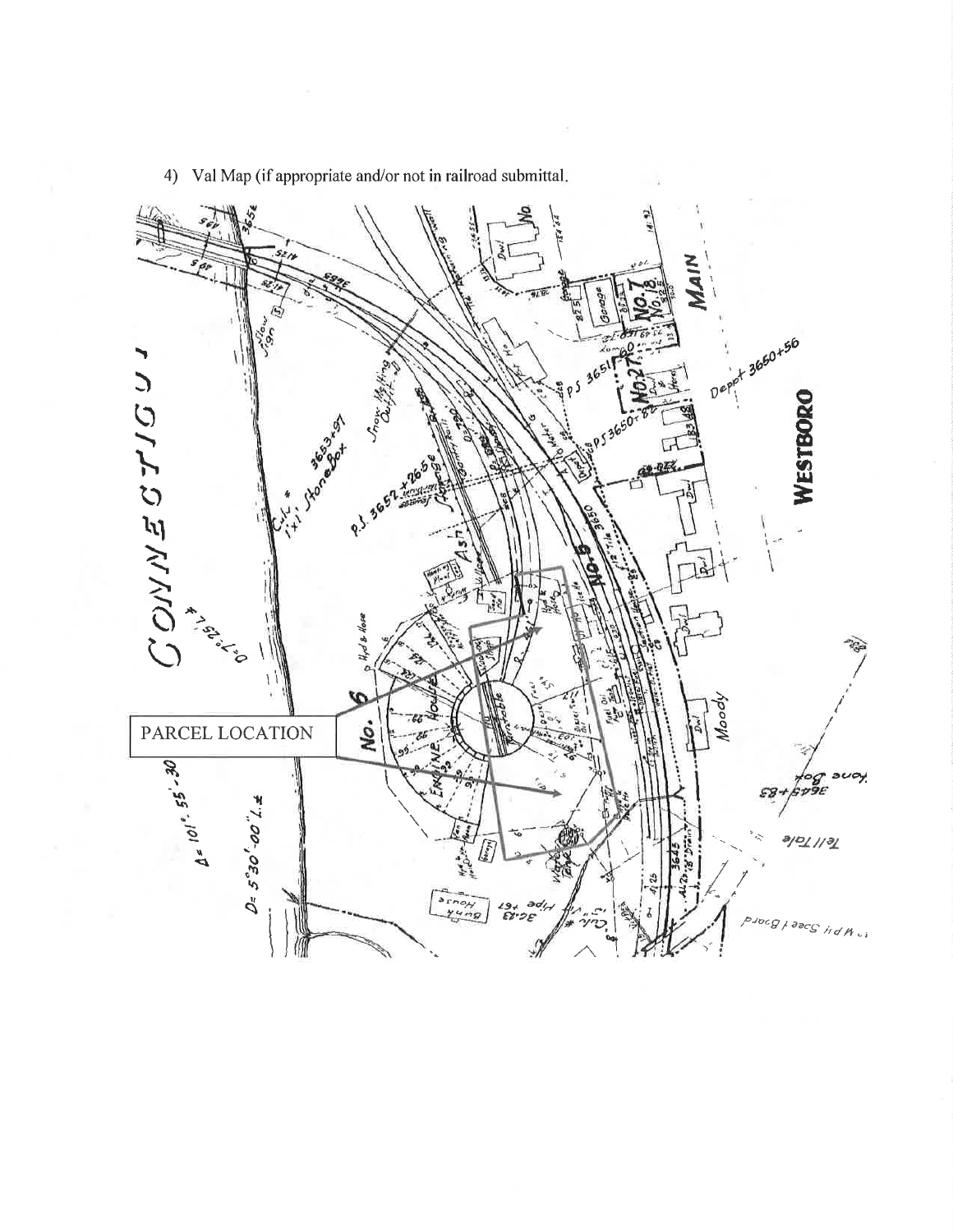

 $\alpha$ 

 $\sim$ 

 $\omega$